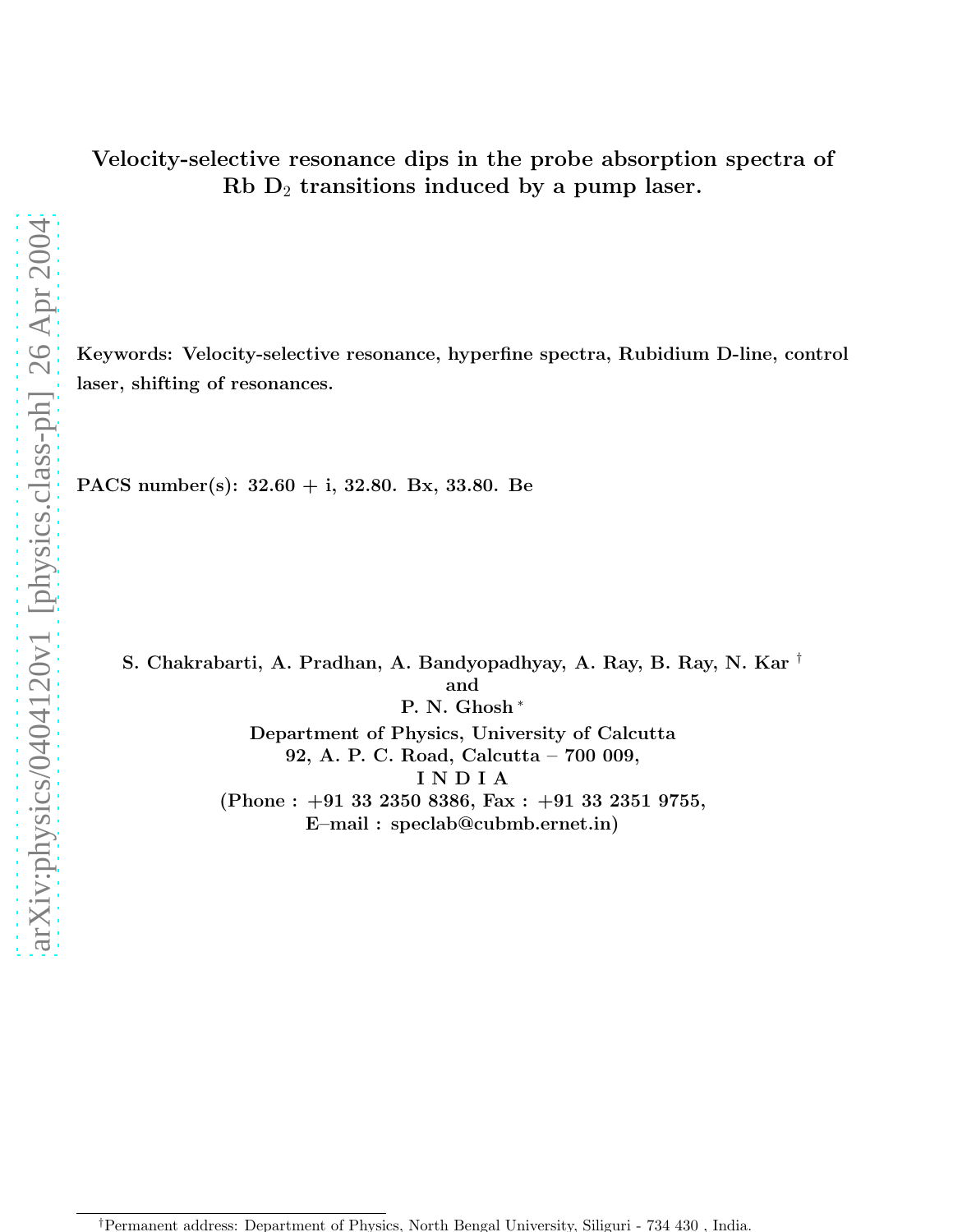## Abstract

We report experimental observation of velocity-selective resonances in the Doppler-broadened probe absorption spectra of  ${}^{85}\text{Rb}$  and  ${}^{87}\text{Rb}$  D<sub>2</sub> transitions in the presence of a strong copropagating pump laser locked to a frequency within the Doppler profile of the transition. The set of three dips having the separation of allowed hyperfine transitions can be moved along the Doppler profile by tuning the pump laser frequency indicating a resonance between the pump laser frequency and the velocity shifted probe laser frequency.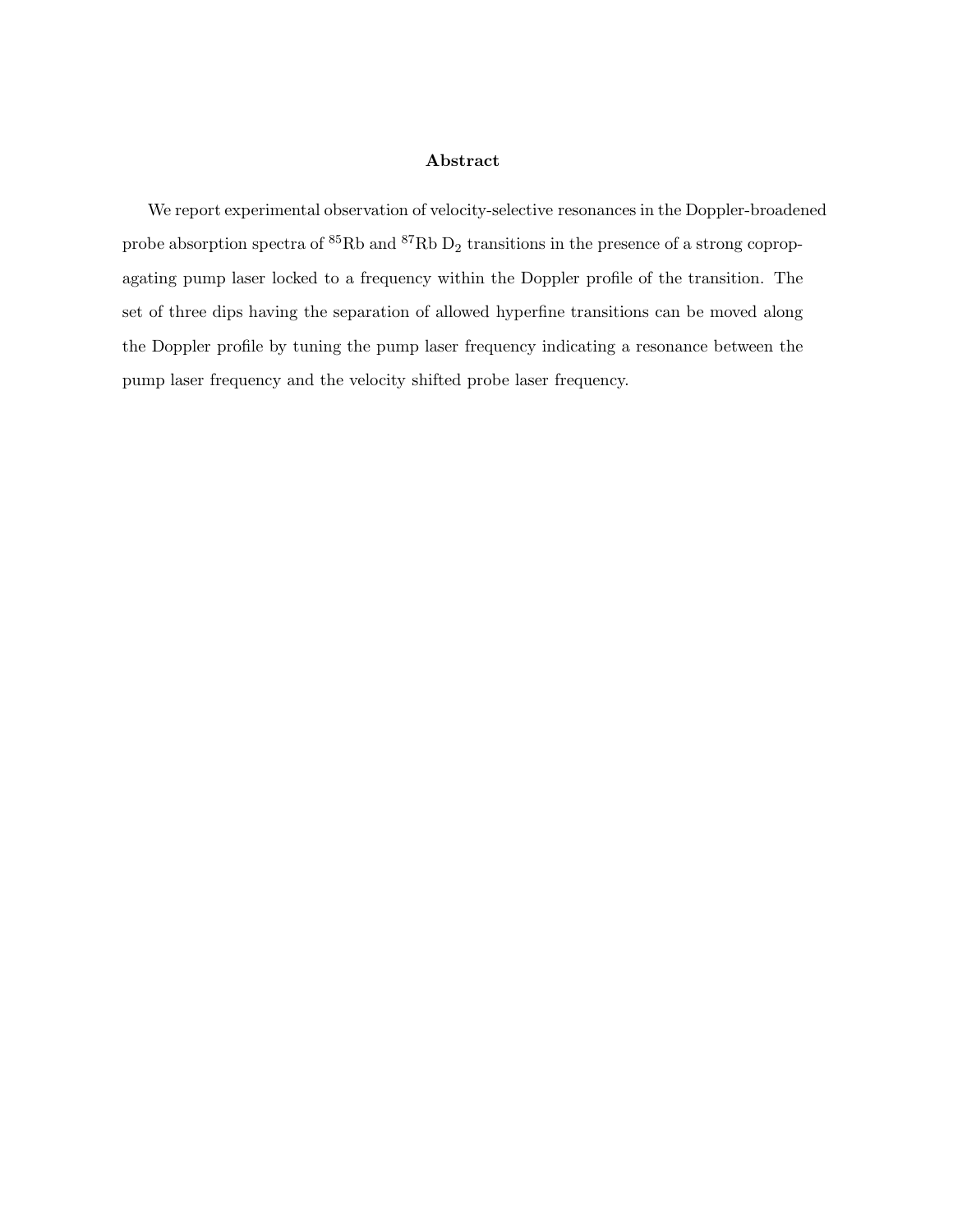Manipulation of atomic response to a probe radiation field by using an intense pump laser has attracted considerable attention in recent years. Typical atomic systems considered for the purpose are three level atoms in the ladder or  $\Lambda$  configuriation. The absorption profile of an atomic transition when the upper level is coupled coherently to a third level by a strong laser field exhibits reduction of absorption [1] leading to electromagnetically induced transperency(EIT). Since the pioneering work on quantum interference leading to zero absorption at the line centre by Harris and co-workers [2] and Agarwal and co-workers [3,4] a large number of theoretical and experimental observations on EIT were reported [5-9]. Most of the experimental work reported observation of EIT in a  $\Lambda$  type system in Rb. These work involved two lower hyperfine levels with a common upper hyperfine level in a D transition. The hyperfine split components of  $D_1$ or D<sup>2</sup> transitions in alkali atoms are embedded in a Doppler broadened Gaussian background that makes it impossible to measure the splitting by using single resonance spectroscopy [10]. In order to recover the hyperfine components from the Doppler background standing wave Lamb dip spectroscopic method is used [10,11]. This method uses two counter propagating laser beams originating from the same source and crossing each other within the gas cell. If one of the beams is stronger than the other then it saturates the transition and creates a hole in the lower level Gaussian population distribution. At resonance the probe absorption shows a dip in the absorption spectra because of the population depletion of the lower level. If there are two closely spaced upper levels, in addition to the two dips at resonance frequencies  $\Omega_1$  and  $\Omega_2$  an additional "crossover" resonance is observed at a frequency intermediate between the two frequencies i.e. at  $(\Omega_1+\Omega_2)$  $\frac{+12}{2}$  [12,13]. Such a resonance occurs when the frequency tuned probe absorption of one beam meets the hole created by the other beam. Hence, in such cases three resonance dips are observed all of which may have similar strength [13]. In the case of hyperfine spectroscopy the atomic energy levels commonly involved are a single ground state and three closely spaced upper level, because of the selection rule  $\Delta F = 0, \pm 1$ . If the lower state hyperfine splitting is much larger the transitions involving different lower levels do not overlap and can be observed as seperate transitions, commonly used in  $\Lambda$  type systems. For the three hyperfine transitions Lamb dip spectroscopy reveals three Lamb dips and three crossover resonance dips. The Lamb dips for <sup>85</sup>Rb  $(F = 2 \rightarrow F'$  and  $F = 3 \rightarrow F'$ ) and for <sup>87</sup>Rb  $(F = 1 \rightarrow F'$  and  $F = 2 \rightarrow F'$ ) have been studied in detail [14], mainly because of the importance in laser cooling and Bose-Einstein Condensation with Rb. Usually the hyperfine transition  $F=2 \rightarrow F'=3$  in <sup>87</sup>Rb is frequency locked for using it as cooling transition. However, all the six components may not be fully resolved because of the close spacing of the six frequencies. Recent theoretical simulation [15] shows the difficulty of isolating the components in Lamb dip spectroscopy.

In the traditional methods of double resonance spectroscopy in a three level system with one common level copropagating pump and probe beams are used to observe induced emission power of the probe [16,17] in the case of homogeneously broadened microwave-microwave transitions.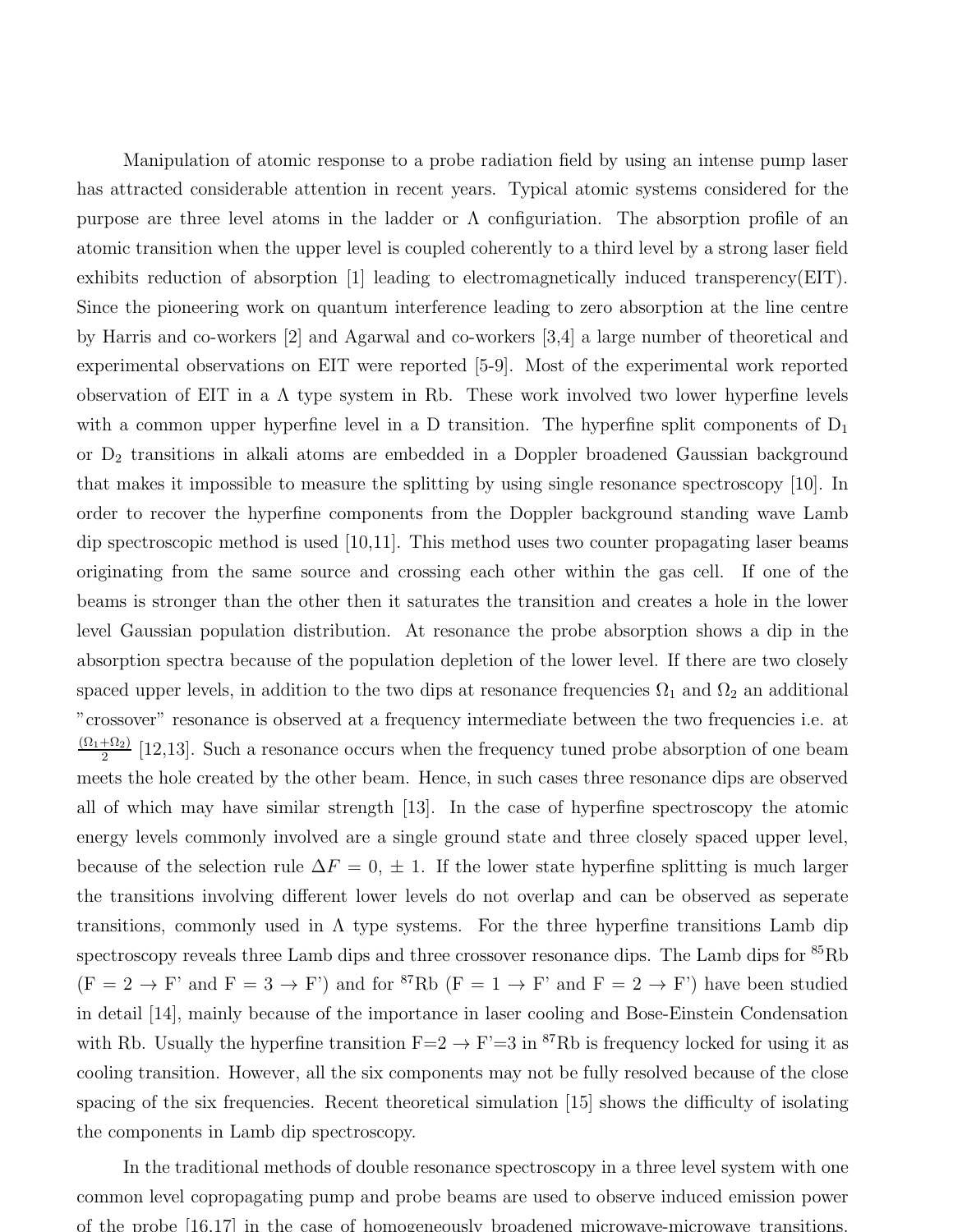The emission line shape and a splitting of the absorption peak may be observed depending on the power of the saturating beam [17]. In the case of inhomogeneously broadened transitions like  $D_1$ and D<sup>2</sup> transitions in the alkali atoms similar copropagating beams from two laser sources may be used. Very recently such a pump-probe spectroscopic method using copropagating laser radiations has been reported to observe additional non-linear resonances of the Sodium  $D_1$  line [18]. They used a four level system with two lower hyperfine levels and two upper hyperfine levels. The system is a combination of double  $\Lambda$  and two V-type transitions. In addition to the EIT of the  $\Lambda$ -type resonance they reported difference frequency crossing in the V-type configuration. We report a pump-probe experiment on Rb D<sup>2</sup> lines using copropagating laser beams where the pump beam(or the control laser) is locked at a certain frequency within the Doppler broadened background, the probe frequency is tuned and the probe power is monitored. At all the lock points of the pump beam we observe very clearly a set of three dips corresponding to the hyperfine components. The set of dips can be shifted by tuning the pump frequency thus exhibiting velocity selective resonances(VSR). Such a set of drifting VSR dips are reported for the first time.

The pump-probe experiment carried out in this work uses an atomic rubidium vapour cell having a length of 5cm and window of diameter 2.5 cm (Fig. 1). The vapour cell is sealed with a pressure of one micro-Torr and there is no buffer gas. The pump frequency is produced by an external cavity diode laser(ECDL), TEC 100 from Sacher Lasertechnik. The weak probe frequency is obtained from another ECDL, Velocity 6312 from New Focus. The pump beam is split into two components using a 70:30 beam splitter. The transmitted beam is sent through another cell (cell 2) of the same configuration for saturation absorption spectroscopy (SAS) or Lamb dip measurements. The Lamb dip signal consisting of the hyperfine and crossover resonance transitions is fed to the input of the PID lock circuit for frequency locking purpose. The pump frequency is locked at different frequencies around the <sup>85</sup>Rb  $5^{2}S_{\frac{1}{2}}(F=3) \rightarrow 5^{2}P_{\frac{3}{2}}(F'=2, 3, 4)$  transitions (Fig. 2) and their crossover resonance peaks appearing in the Doppler broadened background by using a home built PID lock circuit that has a long term frequency stability of 1 MHz. The reflected pump beam is sent through cell 1 . The pump and probe fields in cell 1 are copropagating and colinear. A Coherent wavemeter is used to monitor the wavelengths of the pump and probe trasitions. The typical pump and probe intensities used in the sample cell are 22 mW/cm<sup>2</sup> and  $1.27 \text{ mW/cm}^2$  respectively. The powers are measured by a Melles Griot power meter. The lock point is varied using the offset of the lock circuit from the lower frequency to the higher frequency region. For each lock frequency of the pump, the probe scans a frequency range of nearly 1 GHz around the <sup>85</sup>Rb D<sub>2</sub> (F =  $\rightarrow$  F') transitions. The pump beam is sent through an optical isolator to avoid feedback of laser power. Fig. 3a is the probe transmission in the absence of pump field and this may be used as the reference spectrum. Figs. 3b-3f show the probe transmission in presence of the pump field with different lock frequencies as shown. The set of three dips in the Doppler broadened background of probe absorption shift from the lower frequency to the higher frequency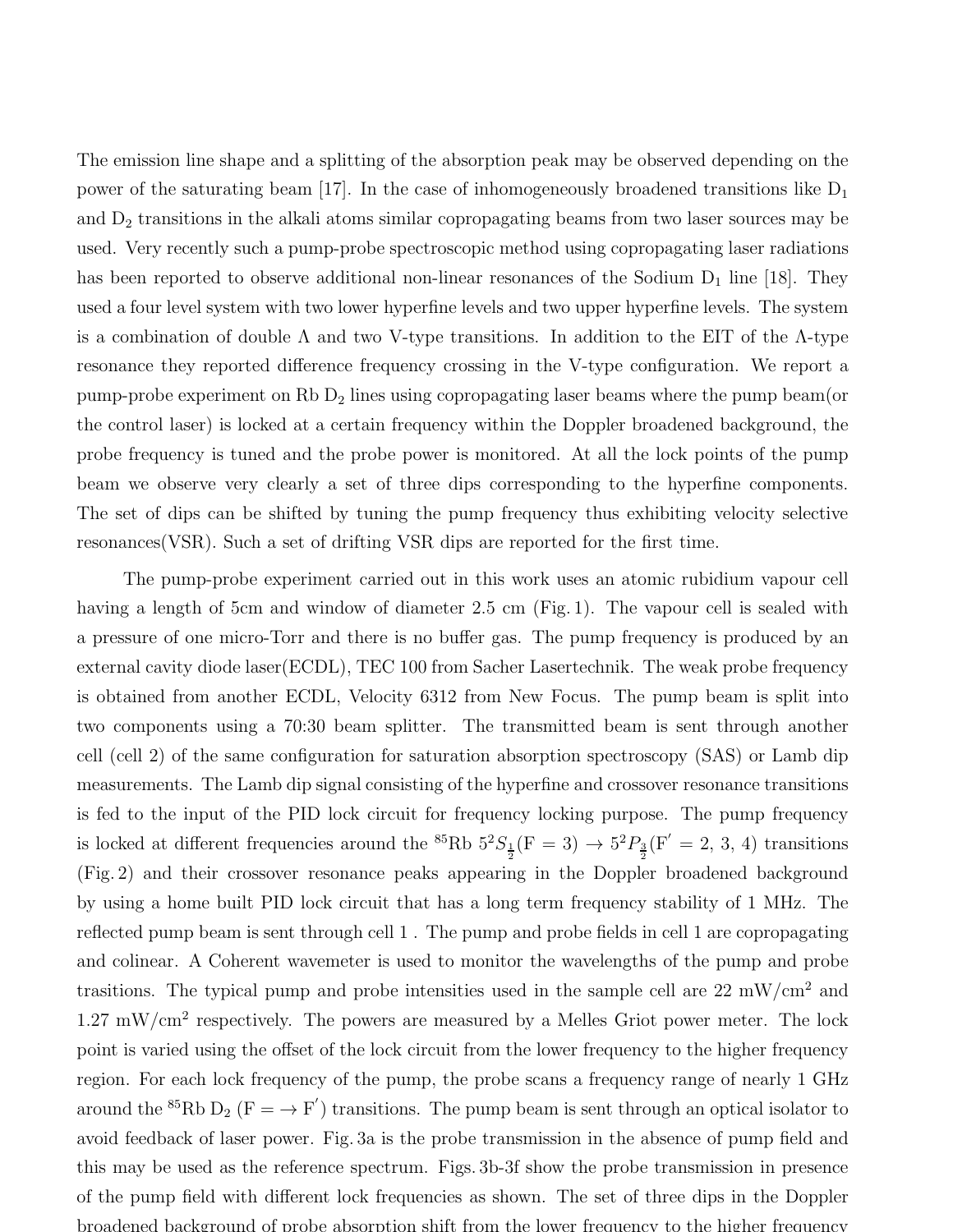region in harmony with the increasing lock frequency of the pump laser. The third dip has the highest intensity and it always coincides with the pump frequency. The separations between the dips match with the known hyperfine splittings ( $\Omega_2$  -  $\Omega_1$  = 63.43 and  $\Omega_3$  -  $\Omega_2$  = 120.91 MHz) of the excited state hyperfine lavels  $5^2P_{\frac{3}{2}}$  (F' = 2, 3, 4) of <sup>85</sup>Rb [14]. The relative strengths of the dips also change with shift of the lock point of the pump field. The set of three dips representing emission or reduction of absorption, and their shifts are reproducible with all pump powers larger than the probe power. By changing the pump power the peak height and width of the dips can be changed. The collision broadening is negligible at the pressure used. So the dips are power broadened Lorentzians.

The same experiment is repeated for the other  $D_2$  transitions of  ${}^{85}Rb$  and  ${}^{87}Rb$ . In all cases the hyperfine triplets moving with the pump laser frequency are observed. However they are much weaker than those in Fig. 3. Three well separated peaks in <sup>87</sup>Rb ( $F = 2 \rightarrow F'$ ) are shown in Fig. 4. Since one of the dips is weak vertical arrows are used to mark them.The separation being very large, with the movement of the pump frequency, all the dips cannot be seen, as one of them may fall beyond the Gaussian curve (Fig. 4f). In fact this dip is very weak, but distinctly visible in other cases (Fig. 4b-4e). The observed separations of the triplet are  $\Omega_2$  -  $\Omega_1 = 157.09$  and  $\Omega_3$  -  $\Omega_2$  $= 267.17$  MHz. This agrees with the known hyperfine splitting values [14]. In all the spectra the intermediate dip is the strongest and it coincides with the pump frequency.

When the pump laser is operating at any frequency within the Doppler broadened envelope, it can cause non-resonant excitations for all the transitions  $\Omega_1$ ,  $\Omega_2$ , and  $\Omega_3$ . Considering onedimentional motion of atoms, this will happen for the velocities  $v_i$  of atoms given by  $\Omega_i = \omega_{pu}$  $(1-\frac{v_i}{c})$  $(c_i, c_i)$ , i=1,2,3. These excitations will cause population holes for the three velocity groups  $v_1, v_2$ and v<sub>3</sub>. The atoms will meet the probe laser at shifted frequencies  $\omega_{pr}$  (1 –  $\frac{v_i}{c}$  $c_i^{y_i}$ ) for these velocities. So the tuned probe laser absorption will exhibit dips at  $\omega_{pr} = \omega_{pu}$ ,  $\omega_{pr} - \omega_{pu} = \pm |(\Omega_3 - \Omega_1)|$ ,  $\pm$  $|(\Omega_3 - \Omega_2)|$ ,  $\pm |(\Omega_2 - \Omega_1)|$ . In principle there may be seven dips in the absorption curve.

However, the dips will not all be of the same magnitude as the population depletion for the three velocity groups will not be the same. The population depletion will depend on two factors - (i) the number of atoms with velocity  $v_i$ :-  $N_i$ , which will be obtained from the Maxwell-Boltzmann velocity distribution and (ii) the fraction  $f_i$  of the atoms excited to the higher state by the transition of frequency  $\Omega_i, f_i$  will be determined by the transition probability of the particular case. It will also depend on the power of the pump laser but that is kept constant during the experiment. So if  $n_i$  is the depth of holes for the transition  $\Omega_i$ , we may write  $n_i = f_i N_i$ . Simple numerical estimates show that for  $\omega_{pu}$  in the Doppler broadened region, the velocities  $v_i$  for the non-resonant excitations are such that the variations in  $N_i$  are not very large if the hyperfine splitting is small. However, the relative transition probabilities for the three hyperfine transitions may be quite different. If one particular  $f_i$  is much larger compared to the other two, then  $n_i$ , the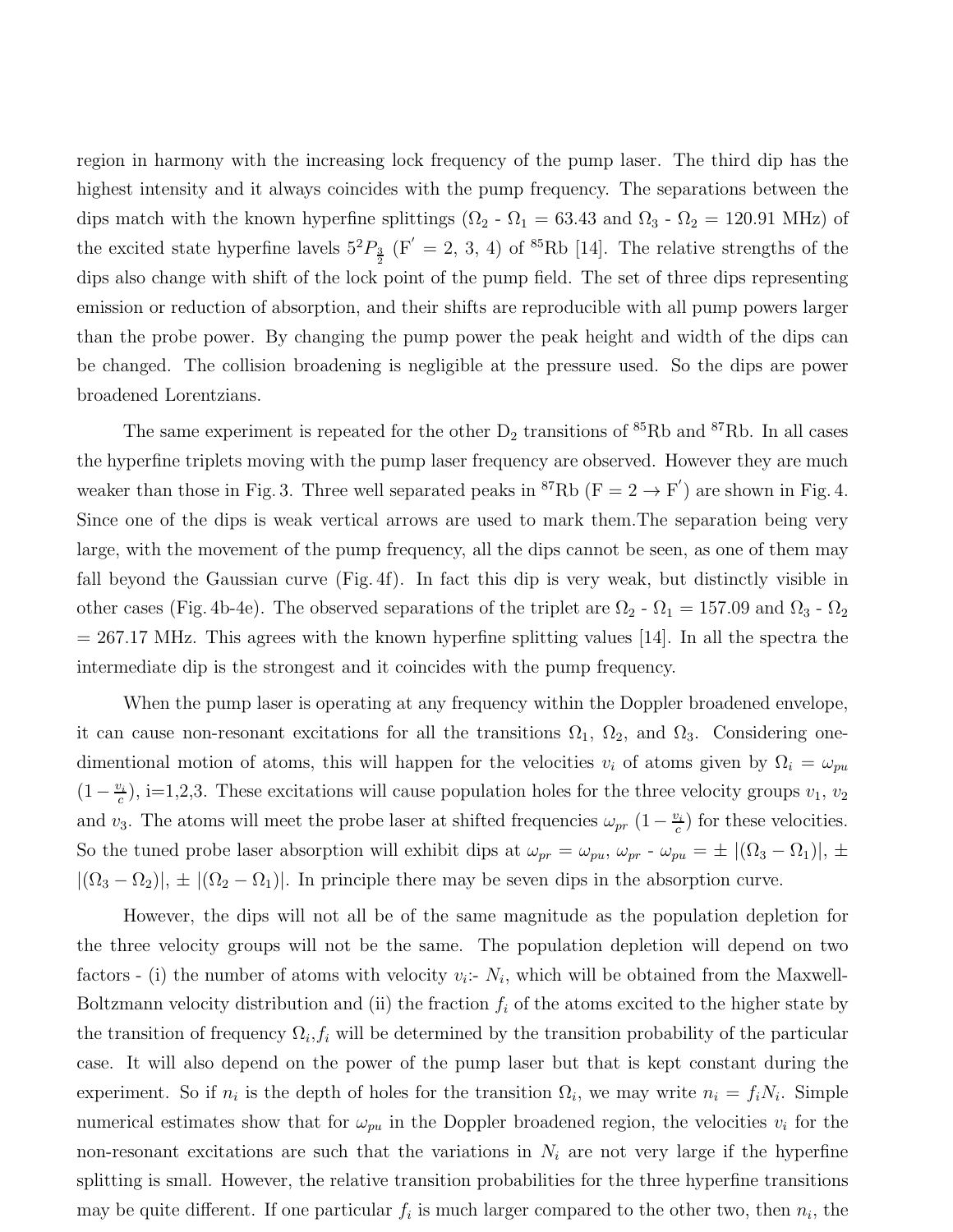the <sup>85</sup>Rb D<sub>2</sub> transitions, it is known that  $\Omega_3$  has the strongest transition probability [19]; in that case  $f_3$  is much greater than  $f_1$  or  $f_2$  and so the population depletion for the  $v_3$  group will be the largest. One can then see that the strongest dips will occur whenever  $\omega_{pr} = \omega_{pu}$  or  $\omega_{pr} = \omega_{pu}$ .  $|(\Omega_3 - \Omega_2)|$  or  $\omega_{pr} = \omega_{pu}$  -  $|(\Omega_3 - \Omega_1)|$  as long as  $\omega_{pu}$  is within the Doppler-broadened region. The experimental observation agrees with this (Fig. 3). In principle, there could be four other peaks, but they are too weak to be observed by our experimental setup.

The data for the <sup>87</sup>Rb transitions can also be explained by similar arguments. However, in this case the separations between the hyperfine transitions are much larger. Hence  $N_i$  may have wide variations. In this case we have to calculate the complete absorption coefficient by considering the absorption cross section and the lower level population depletion caused by the non-resonant pump in order to determine the relative strength of the dips.

The experimental results obtained by us are similar to the difference frequency crossing proposed by Wong et al.[18]. But we do not observe symmetrically located dips on two sides of the pump laser frequency. Such dips will be very small and have negligible intensity. The two symmetrical dips reported for the single V -type system by Wong et al.[18] also had large difference in intensities. In our case of a double V - system (single lower level and three upper levels) considering one dimensional motion of atoms we predict seven dips. But the intensities of such dips differ considerably depending on the frequency difference  $|\omega_{pu} - \Omega_i|$ . The difference is prominent in Rb as it has a narrower Doppler width compared to Na.

Using copropagating laser radiation the probe absorption always reveals three strong dips corresponding to the hyperfine components and having the same separation as the hyperfine splitting. There should be no crossover resonance as it is observed in the case of Lamb dip spectroscopy. But it must be clear that the observed transmission peaks are not the hyperfine transitions. The positions may be variable points of the Doppler broadened curve depending solely on the pump laser frequency. It is found and explained that the set of transmission peaks, that "represent" the hyperfine components, tread along the Doppler profile and the pump laser actually pulls or drags the triplet peaks. Thus we can control and manipulate the positions and intensities of transmission peaks by shifting the position of the pump laser frequency. We can derive highly accurate values of hyperfine splitting free from the problem of any crossover resonance in a simple pump-probe experiment, though the absolute frequencies cannot be determined in this process. No effect of Autler-Townes splitting can be found in this experiment. The interesting feature of this experiment is that the triplet of 'hyperfine dips' appear at all pump frequencies within the Doppler background.

Acknowledgments: P.N.G. thanks the BRNS, DAE, New Delhi for the award of a research project. A.P and A.B thank the CSIR, New delhi for the award of Research Fellowships. The project is also supported by the FIST programme of the DST, New Delhi.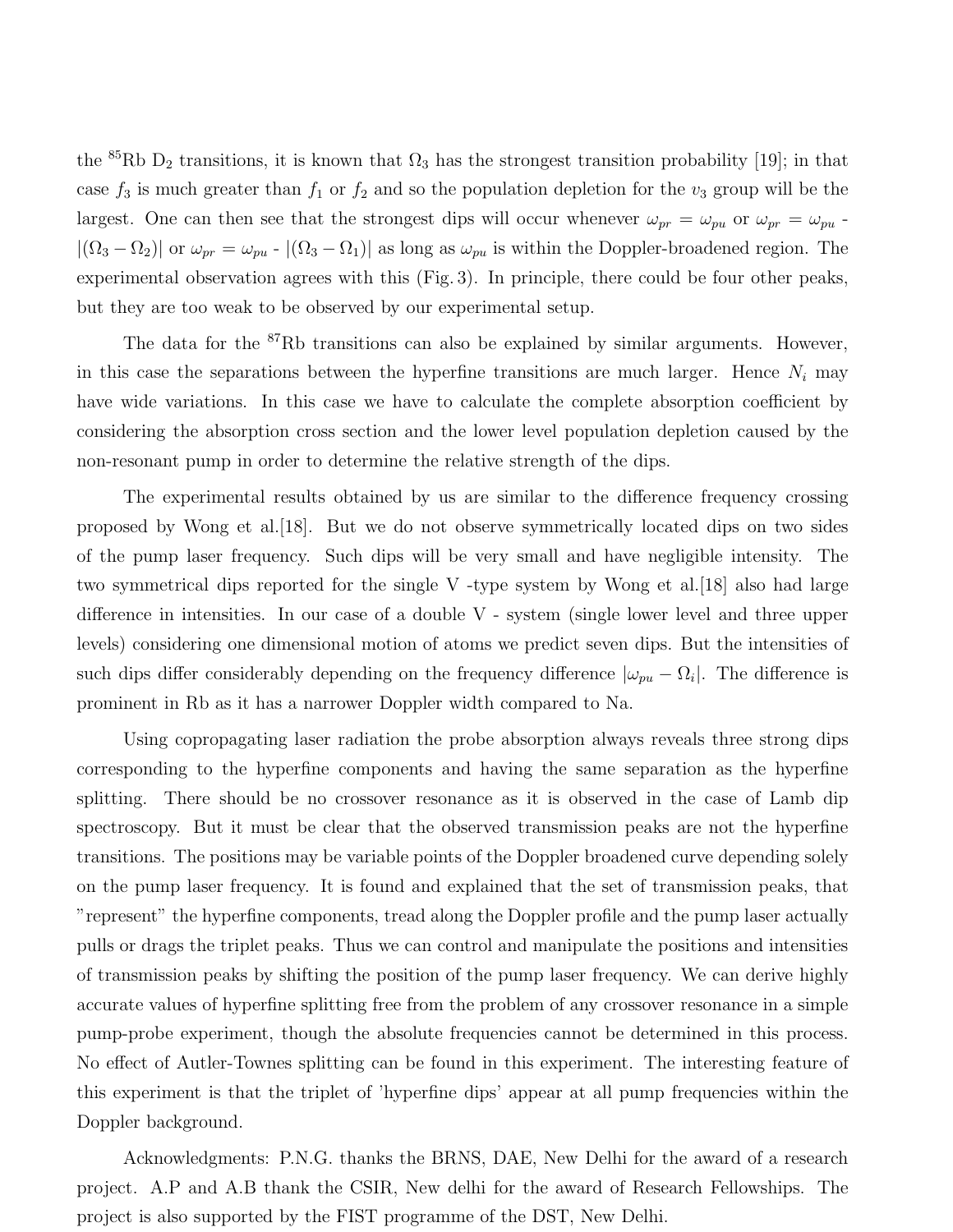## References:

- 1. M. Xiao, Y. Li, S. Jin and J. Banacloche, Phys. Rev. Lett. 74, 666(1995).
- 2. S. E. Harris, J. E. Field, A. Imamoglu, Phys. Rev. Lett. 64, 1107(1990).
- 3. S. P. Tewari and G. S. Agarwal, Phys. Rev. Lett. 56, 1811(1986).
- 4. G. S. Agarwal and S. P. Tewari, Phys. Rev. lett. 70, 1417(1993).
- 5. S. Wielandy and A. L. Gaeta, Phys. Rev. A 58, 2500(1998).
- 6. H. X. Chen, A. V. Durrant, J. P. Marangos and J. A. Vaccaro, Phys. Rev. A 58, 1545(1998).
- 7. Y. Zhu and T. N. Wasserlauf, Phys. Rev. A 54, 3653(1996).
- 8. G. S. Agarwal, Phys. Rev. A 55, 2467(1997).
- 9. R. R. Moseley, S. Shepherd, D. J. Fulton, B. D. Sinclair and M. H. Dunn, Phys. Rev. Lett. 74, 670(1995).
- 10. V. S. Letokhov and V. P. Chebotayev, "Nonlinear Laser Spectroscopy". Springer-Verlag, Berlin (1977).
- 11. W. Demtröder, "Laser Spectroscopy". Springer-Verlag, Berlin (1982).
- 12. H. R. Schlösberg and A. Javan, Phys. Rev 150, 267(1966).
- 13. S. Mandal and P. N. Ghosh, Phys. Rev. A 45, 4990(1992).
- 14. C. E. Wieman, G. Flowers and S. Gilbert, Am. J. Physics. 63, 317(1995).
- 15. D. Bhattacharyya, B. K. Dutta, B. Ray and P. N. Ghosh, Chem. Phys. Lett.(in-press).
- 16. C. H. Townes and A. L. Schawlow, "Microwave Spectroscopy", Dover Publications, New York(1975).
- 17. A. Javan, Phys. Rev. 107, 1579(1957).
- 18. V. Wong, R. W. Boyd, C. R. Stroud, R. S. Vennink and A. N. Marino, Phys. Rev. A 68, 012502(2003).
- 19. K. B. MacAdam, A. Steinbach, and C. Wieman, Am. J.Phys. 60, 1098(1992).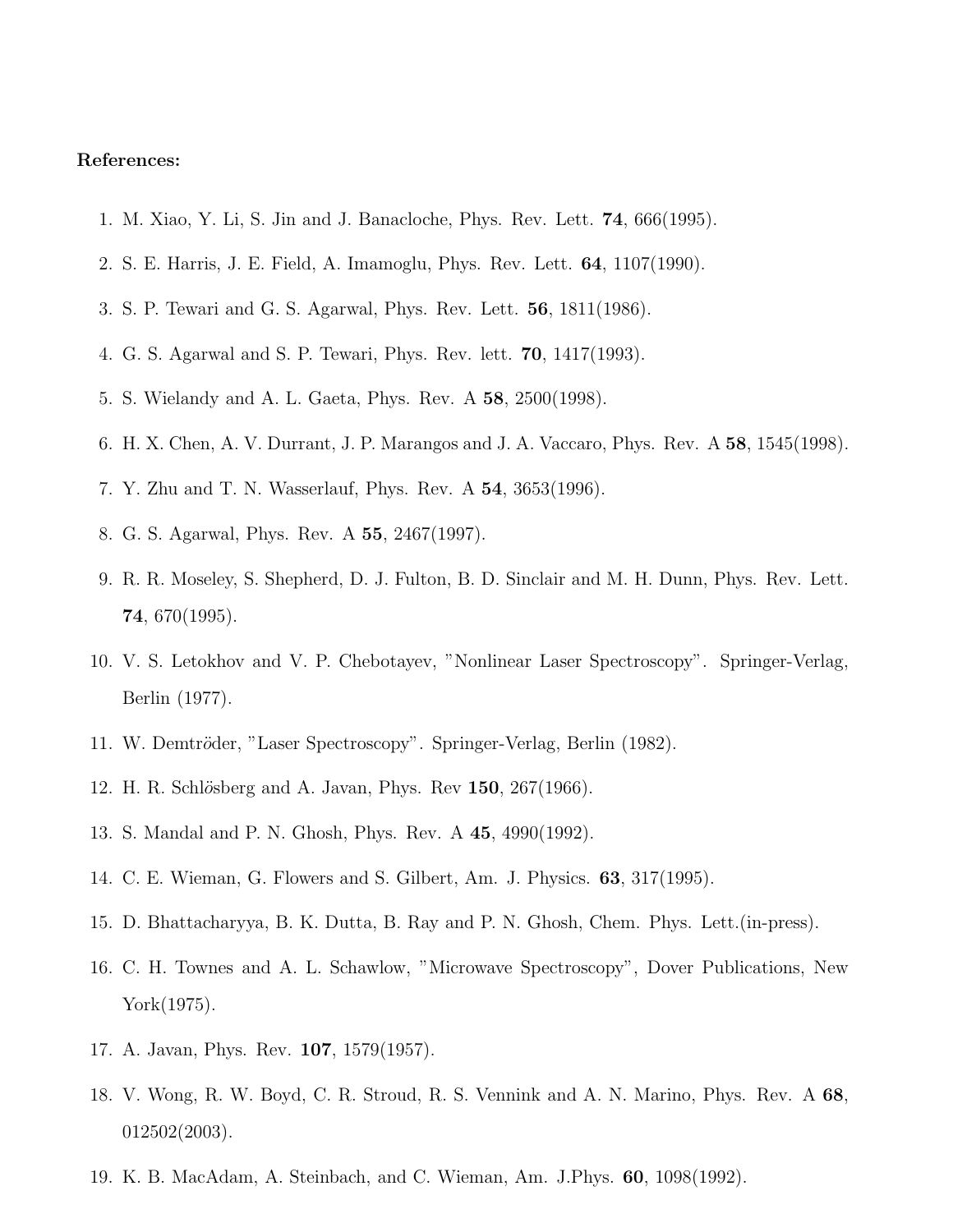## Figure Captions

- Figure 1: Schematic representation of the experimental arrangement for velocity-selective resonances; ECDL : external cavity diode laser, OI : optical isolator, BS : beam splitter, CBS : cubical beam splitter, PD : photo detector, M : mirror, L : convex lens, BD : beam dump.
- **Figure 2:** Energy level diagram for the double V configuration used in this work.  $F=2.3$  for  ${}^{85}Rb$ and F=1,2 for <sup>87</sup>Rb.  $\Omega_i$  are resonance frequencies for  $D_2$  transition.
- **Figure 3**: The probe absorption profile of  ${}^{85}$ Rb transition, when the pump laser is locked to different points of the Lamb dip spectrum of <sup>85</sup>Rb  $5^2S_{\frac{1}{2}}$  (F=3)  $\rightarrow 5^2P_{\frac{3}{2}}$  (F'=2,3,4): (a) the pump is switched off, (b)-(f) pump is on, the upward pointing arrows represent the lock points.
- **Figure 4** : The probe absorption profile of  ${}^{87}$ Rb transition, when the pump laser is locked to different points of the Lamb dip spectrum of <sup>87</sup>Rb  $5^2S_{\frac{1}{2}}$  (F=2)  $\rightarrow 5^2P_{\frac{3}{2}}$  (F'=1,2,3): (a) pump is off, (b)-(f) pump is on, the upward pointing arrows represent the pump lock points, while the downward pointing arrows represent the velocity selective resonances.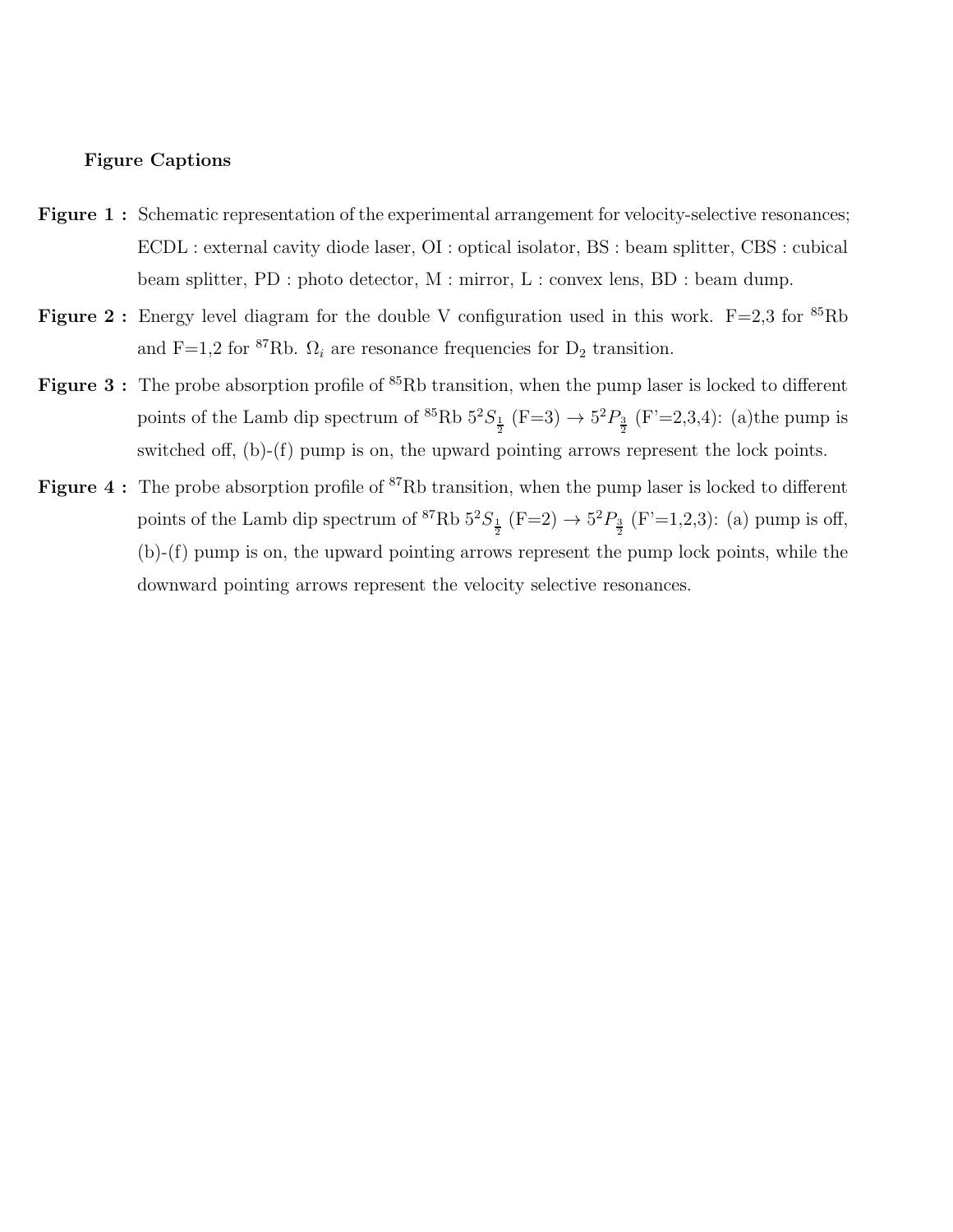This figure "Fig1.png" is available in "png" format from: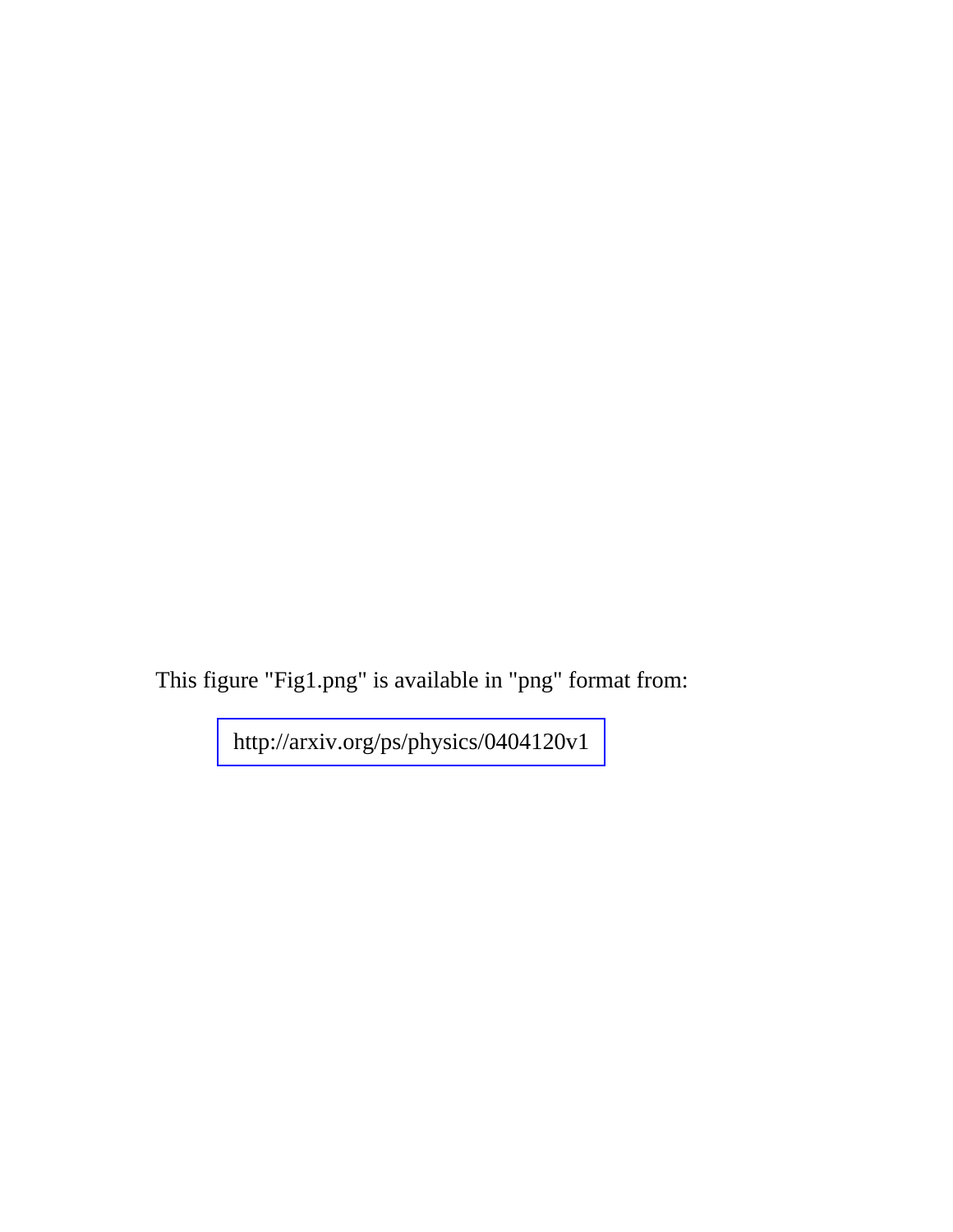This figure "Fig2.png" is available in "png" format from: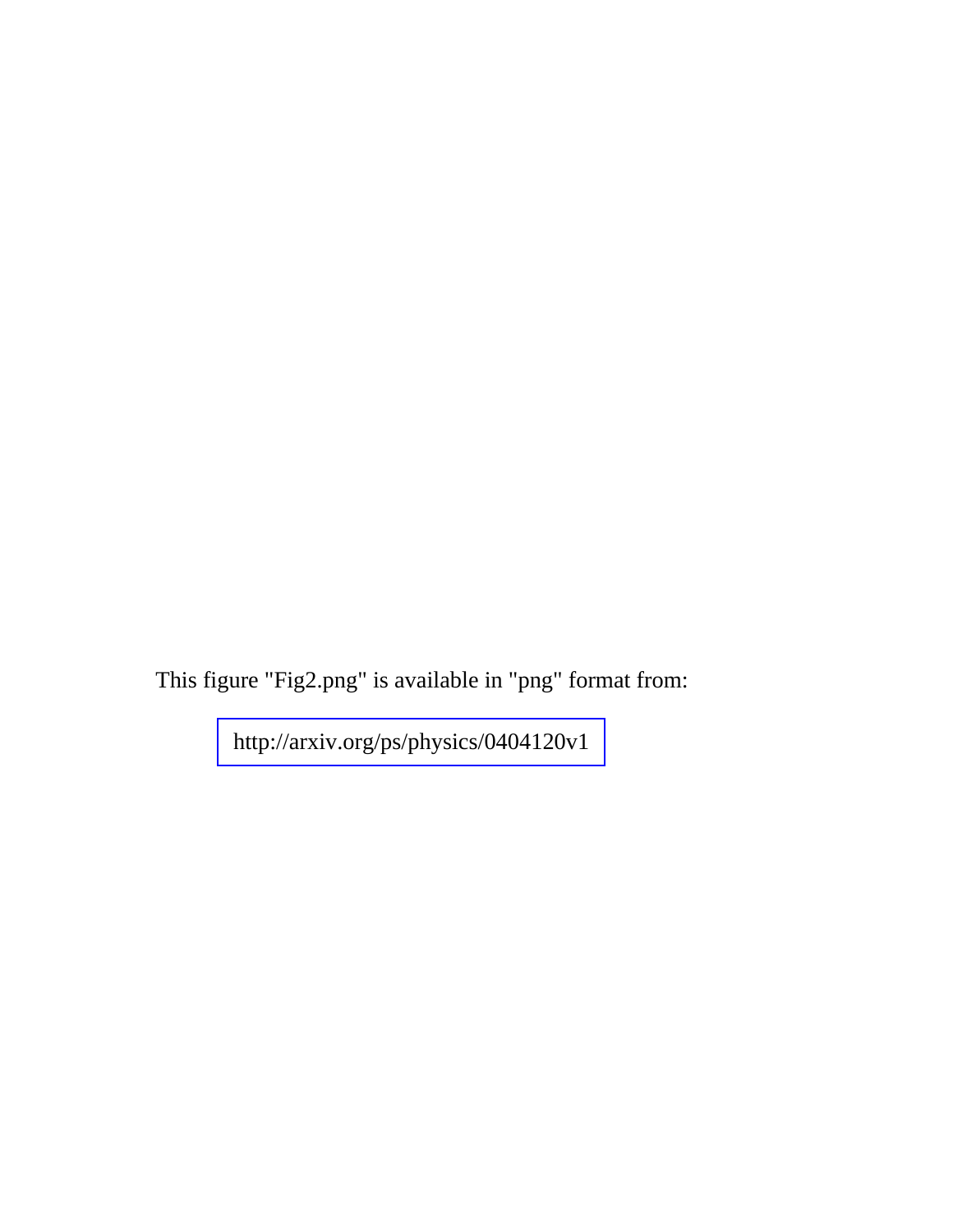This figure "Fig3.png" is available in "png" format from: